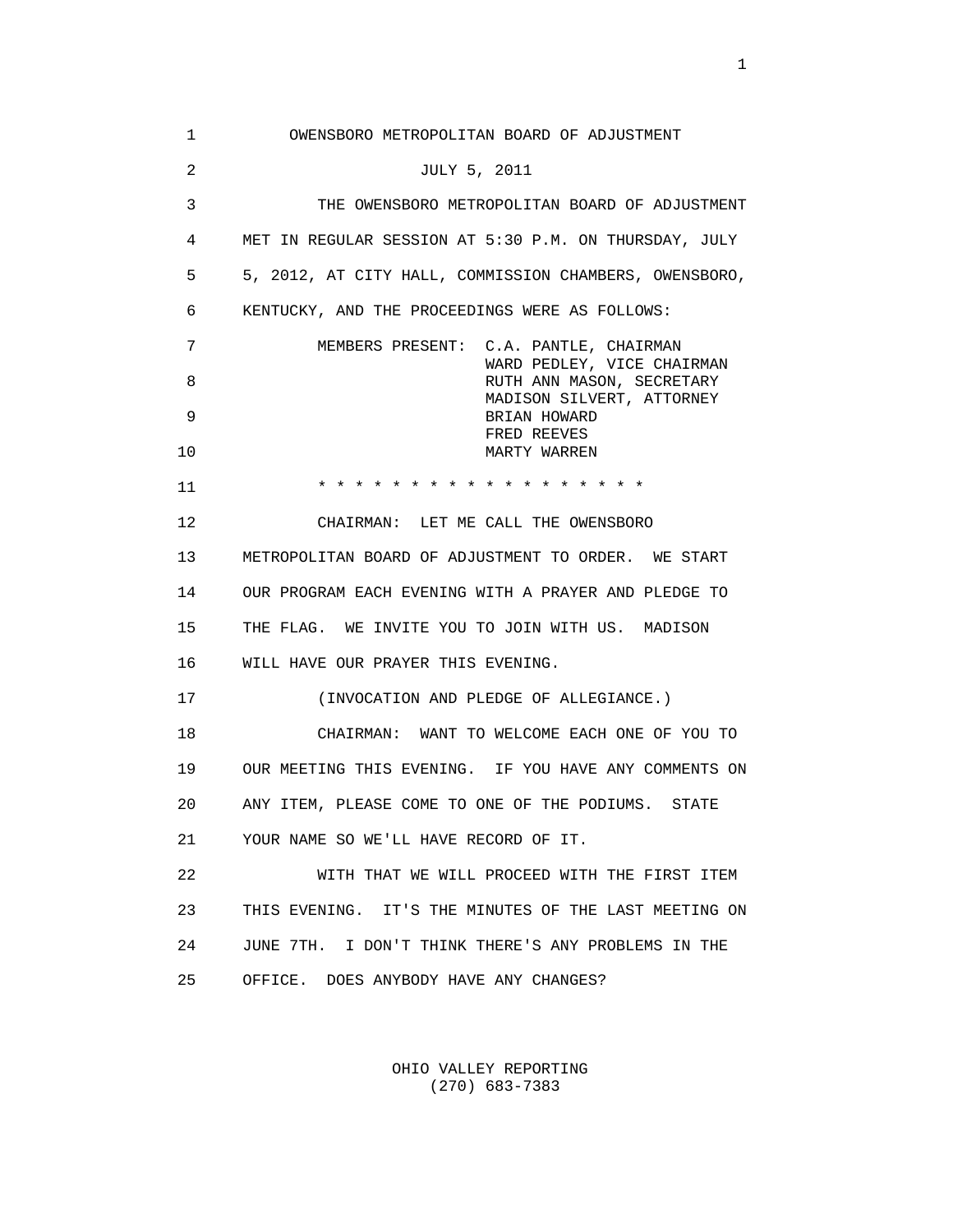1 (NO RESPONSE)

 2 CHAIRMAN: IF NOT I'LL ENTERTAIN A MOTION TO 3 DISPOSE OF THE ITEM. 4 MR. PEDLEY: MOTION FOR APPROVAL. 5 MS. MASON: SECOND. 6 CHAIRMAN: A MOTION HAS BEEN MADE AND A 7 SECOND. ALL IN FAVOR RAISE YOUR RIGHT HAND. 8 (ALL BOARD MEMBERS PRESENT RESPONDED AYE.) 9 CHAIRMAN: MOTION CARRIES. 10 NEXT ITEM, PLEASE. 11 ---------------------------------------------- 12 CONDITIONAL USE PERMIT 13 ITEM 2 14 3401 MEDLEY ROAD, ZONED A-U CONSIDER A REQUEST FOR A CONDITIONAL USE PERMIT IN 15 ORDER TO OPERATE AN OUTDOOR RECREATIONAL FACILITY FOR OFF HIGHWAY VEHICLE RIDING AND ACTIVITIES. 16 REFERENCE: ZONING ORDINANCE, ARTICLE 8, SECTION 8.2K7/42 17 APPLICANT: ROBERT J. WIMSATT 18 MR. HOWARD: MR. CHAIRMAN, TODAY STAFF 19 REALIZED THAT THE LIST OF ADJOINING PROPERTY OWNERS 20 THAT WAS SUPPLIED BY THE APPLICANT IN THEIR PACKET WAS 21 NOT COMPLETE. WITH THAT WE CANNOT MOVE FORWARD WITH 22 THE APPLICATION TONIGHT. WE WILL NEED TO RENOTICE ALL 23 ADJOINING PROPERTY OWNERS. THOSE LETTERS SHOULD GO 24 OUT JULY 18TH OF THIS MONTH. IT SHOULD BE ON THE 25 AGENDA FOR THE NEXT MEETING IN AUGUST. WITH THAT WE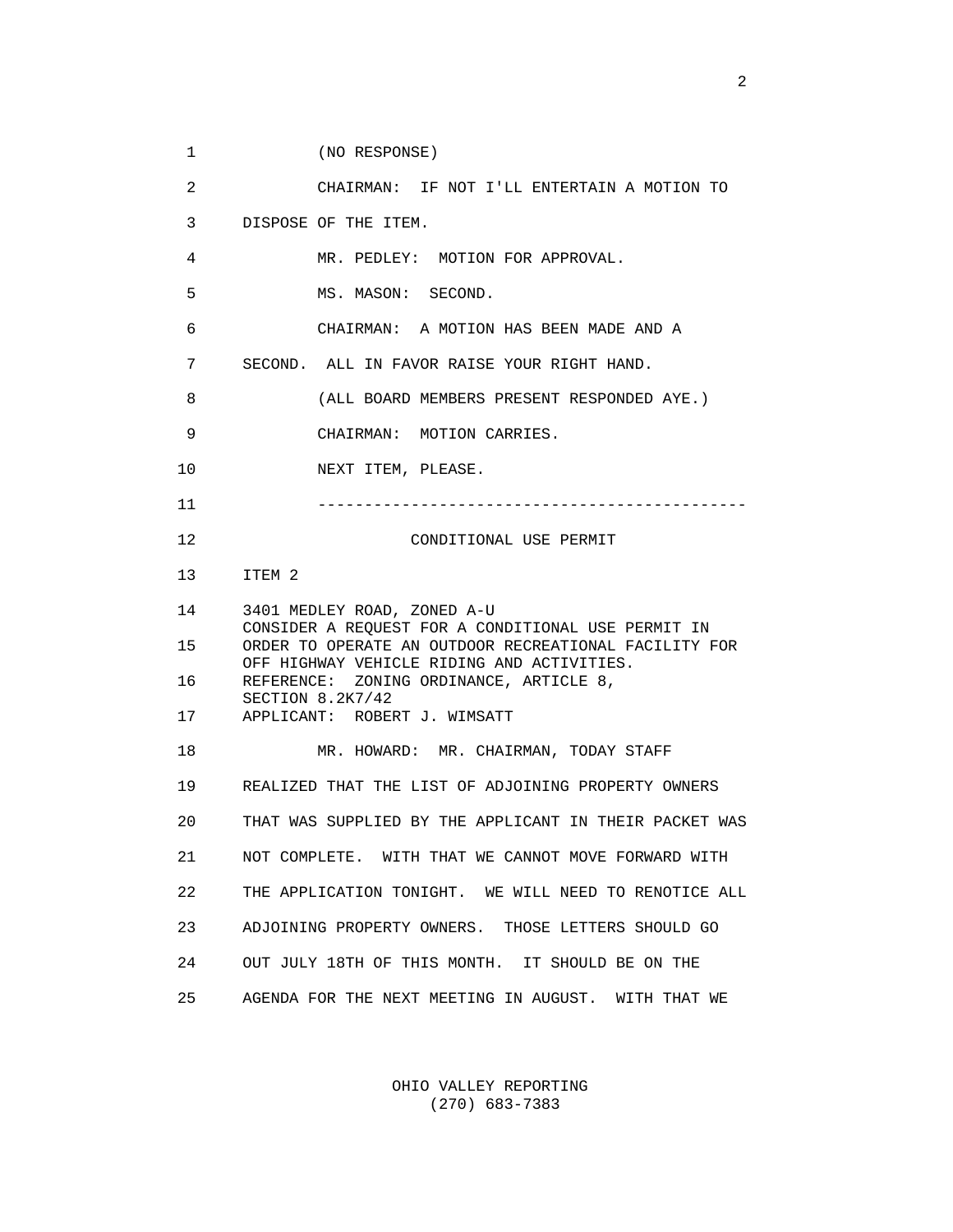1 SHOULD TAKE A MOTION TO POSTPONE THE ITEM TONIGHT.

 2 CHAIRMAN: ENTERTAIN MOTION. 3 MR. PEDLEY: MOTION TO POSTPONE THE ITEM UNTIL 4 THE AUGUST MEETING. 5 MR. WARREN: SECOND. 6 CHAIRMAN: A MOTION HAS BEEN MADE AND A 7 SECOND. ANY OTHER COMMENTS OR QUESTIONS? 8 (NO RESPONSE) 9 CHAIRMAN: HEARING NONE ALL IN FAVOR RAISE 10 YOUR RIGHT HAND. 11 (ALL BOARD MEMBERS PRESENT RESPONDED AYE.) 12 CHAIRMAN: MOTION CARRIES. 13 NEXT ITEM, PLEASE. 14 ITEM 3 15 1280 GOBLER FORD ROAD, ZONED A-R CONSIDER A REQUEST FOR A CONDITIONAL USE PERMIT IN 16 ORDER TO OPERATE AN OUTDOOR RECREATIONAL FACILITY FOR BIRTHDAY PARTIES WITH HAND LED PONY RIDES AND PRIVATE 17 RIDING LESSONS. REFERENCE: ZONING ORDINANCE, ARTICLE 8, 18 SECTION 8.2K7/42 APPLICANT: CHRISTINA PERLOWSKI; KEVIN PERLOWSKI 19 20 MR. SILVERT: WOULD YOU STATE YOUR NAME, 21 PLEASE? 22 MS. EVANS: MELISSA EVANS. 23 (MELISSA EVANS SWORN BY ATTORNEY.) 24 ZONING HISTORY 25 THE SUBJECT PROPERTY IS CURRENTLY ZONED A-R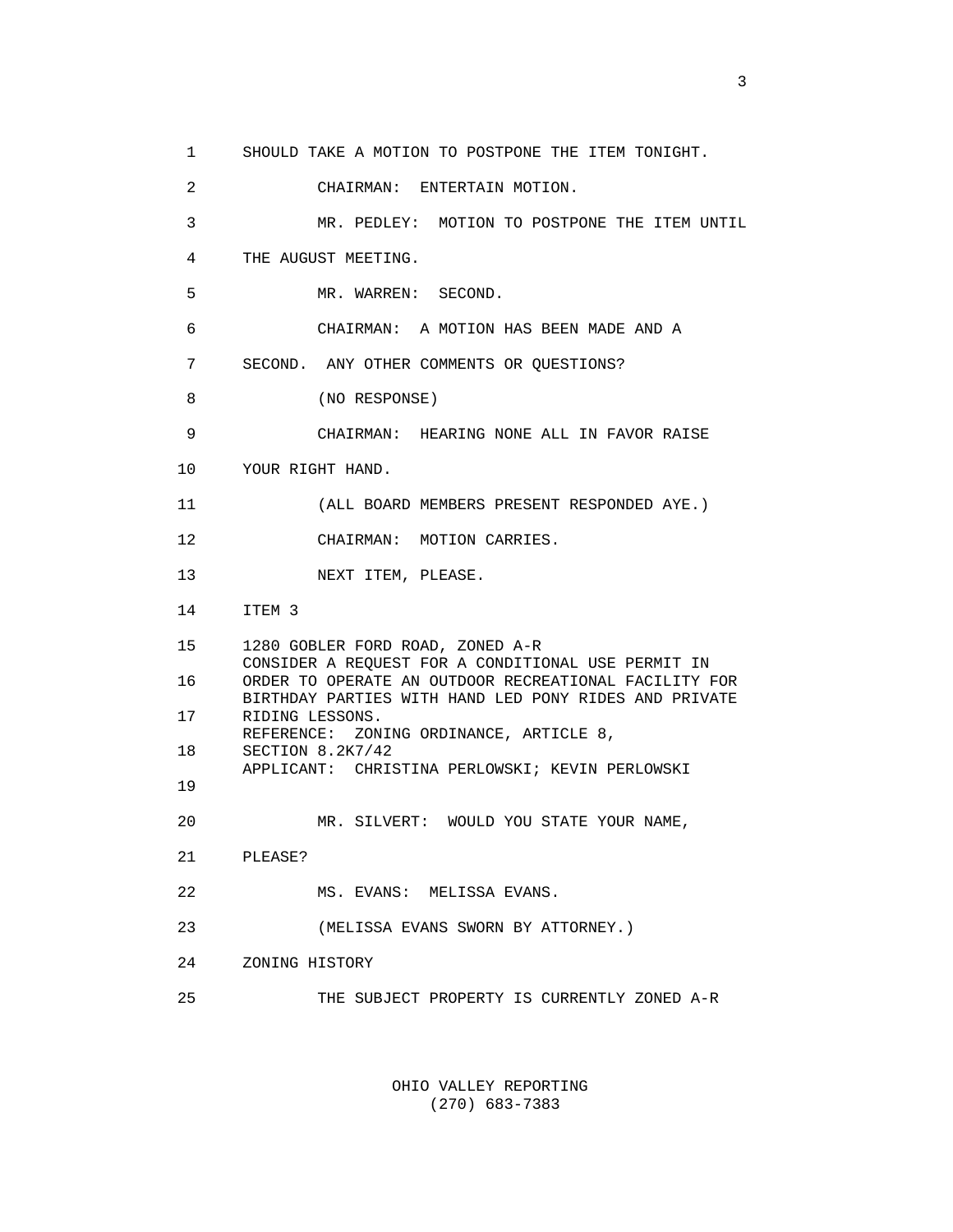1 RURAL AGRICULTURE. OMPC RECORDS INDICATE THERE HAVE 2 BEEN NO ZONING MAP AMENDMENTS FOR THE SUBJECT 3 PROPERTY.

 4 THE OFFICE RECEIVED A COMPLAINT ABOUT THE 5 PROPOSED USE BASED ON AN AD IN THE NEWSPAPER 6 ADVERTISING ITS GRAND OPENING ON JUNE 10, 2012. THE 7 ZONING ADMINISTRATOR RESEARCHED THE PROPERTY AND 8 DISCOVERED THERE HAD NOT BEEN A CONDITIONAL USE PERMIT 9 APPROVED FOR THIS USE. THE ZONING ADMINISTRATOR 10 CONTACTED THE APPLICANT AND ADVISED THEM THAT THE USE 11 WOULD REQUIRE A CONDITIONAL USE PERMIT TO OPERATE AND 12 IT WOULD BE IN THEIR BEST INTEREST NOT TO OPEN UNTIL A 13 CONDITIONAL USE PERMIT APPLICATION HAD BEEN SUBMITTED 14 AND THE BOARD OF ADJUSTMENT MADE A DECISION ON THE 15 PROPOSAL. THE APPLICANT HELD THE GRAND OPENING 16 CELEBRATION, BUT SAYS NO MONEY EXCHANGED HANDS ON THAT 17 DAY AND, IN THEIR OPINION, THE BUSINESS WAS NOT IN 18 OPERATION. ACCORDING TO THE APPLICANT, THE BUSINESS 19 HAS BEEN CLOSED SINCE THE GRAND OPENING AND WILL 20 REMAIN THAT WAY UNTIL THIS BOARD MAKES A DECISION ON 21 THE APPLICATION.

22 LAND USES IN SURROUNDING AREA

 23 THE PROPERTIES TO THE NORTH ARE ZONED R-1A 24 SINGLE FAMILY RESIDENTIAL AND A-R RURAL AGRICULTURE. 25 THE PROPERTIES TO THE SOUTH, EAST AND WEST ARE ZONED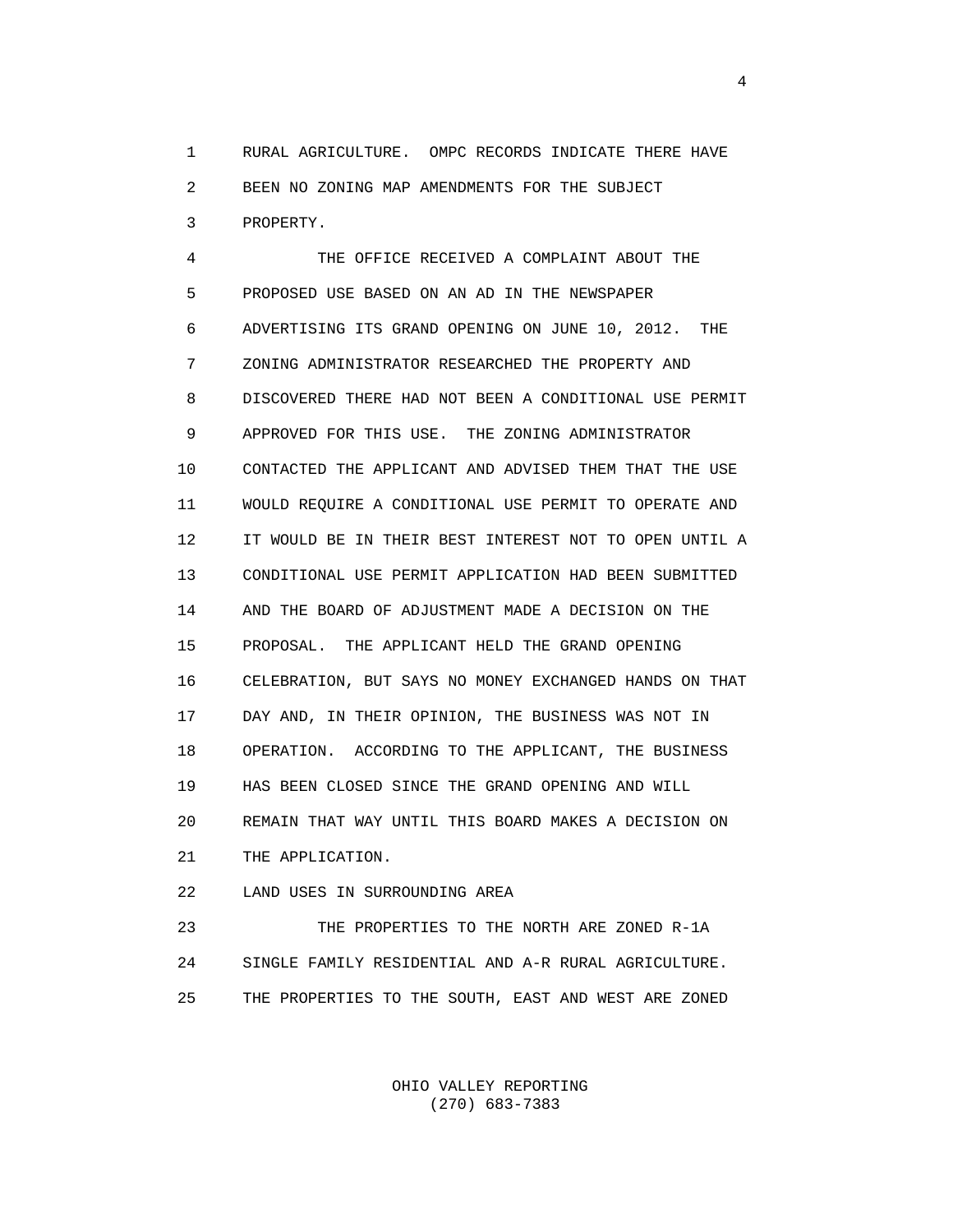1 A-R RURAL AGRICULTURE.

 2 ZONING ORDINANCE REQUIREMENTS 3 1. PARKING - 1 SPACE FOR EACH EMPLOYEE ON THE 4 MAXIMUM SHIFT, PLUS 1 SPACE FOR EVERY 3 PARTICIPANTS, 5 PLUS 1 SPACE FOR EVERY 3 SPECTATOR SEATS. 6 2. LANDSCAPING - VEHICULAR USE AREA SCREENING 7 CONSISTING OF A 3-FOOT HIGH CONTINUOUS ELEMENT WITH 1 8 TREE EVERY 40 FEET OF THE VEHICULAR USE AREA BETWEEN 9 THE RIGHT-OF-WAY AND THE VEHICULAR USE AREA. 10 MS. EVANS: WE WOULD LIKE ENTER THE STAFF 11 REPORT INTO THE RECORD AS EXHIBIT A. 12 CHAIRMAN: THANK YOU. 13 HAVE WE HAD IN COMMENTS IN THE OFFICE FOR OR 14 AGAINST? 15 MR. HOWARD: NOT FILED, NO, SIR. WE HAVE HAD 16 A COUPLE OF CALLS. 17 CHAIRMAN: IS THE APPLICANT HERE AND DO YOU 18 HAVE ANY COMMENTS AT THIS TIME? 19 MS. PERLOWSKI: NO, SIR. 20 CHAIRMAN: ANY BOARD MEMBERS HAVE ANY 21 QUESTIONS OF THE APPLICANT AT THIS TIME? 22 (NO RESPONSE) 23 CHAIRMAN: STAFF HAVE ANY COMMENTS? 24 MR. HOWARD: NO. 25 CHAIRMAN: ENTERTAIN A MOTION TO DISPOSE OF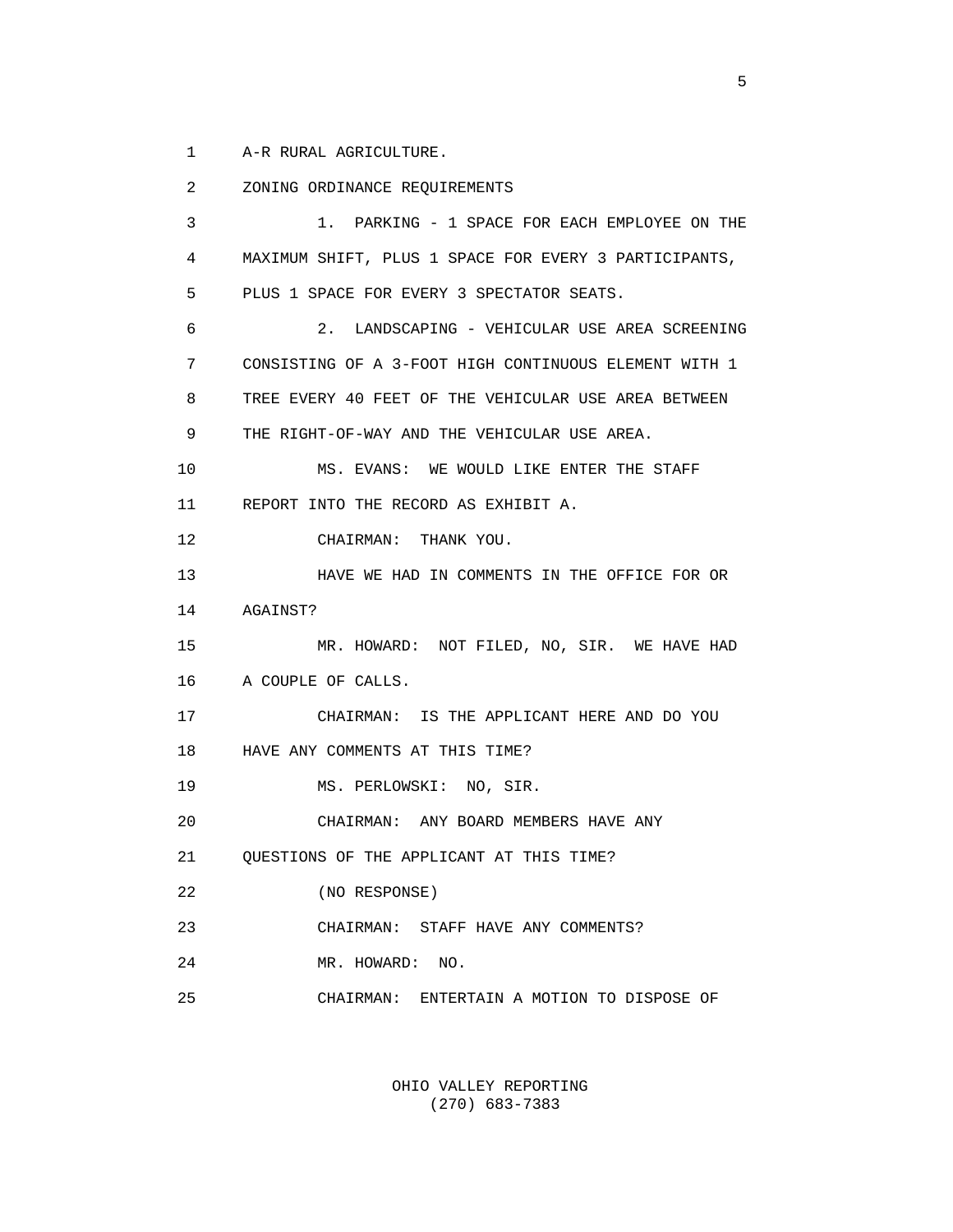1 THE ITEM.

 2 MR. PEDLEY: MR. CHAIRMAN, I MAKE A MOTION FOR 3 APPROVAL BASED ON FINDINGS OF FACT THAT THE USE WILL 4 NOT ADVERSELY AFFECT THE NEIGHBORHOOD BECAUSE IT IS AN 5 ANIMAL-RELATED ACTIVITY THAT IS APPROPRIATE IN THE 6 RURAL COMMUNITIES AND SHOULD BE A QUIET OPERATION. 7 CHAIRMAN: BEFORE I ENTER A SECOND, DO YOU 8 HAVE SOME COMMENTS YOU WANT TO STATE? 9 MR. SMEATHERS: YES. 10 CHAIRMAN: IF YOU WANT TO COMMENT, COME 11 FORWARD NOW, PLEASE. 12 STATE YOUR NAME, PLEASE. 13 MR. SMEATHERS: DWANE SMEATHERS. 14 (DWANE SMEATHERS SWORN BY ATTORNEY.) 15 MR. SMEATHERS: I LIVE NEXT-DOOR TO THIS PIECE 16 OF PROPERTY. I ONLY FOUND OUT ABOUT IT FROM THE 17 ARTICLE IN THE PAPER. THEN I GOT THE LETTER FROM THE 18 METROPOLITAN PLANNING & ZONING COMMISSION. 19 **I WOULD LIKE TO KNOW WHAT IS PLANNED TO HAPPEN**  20 HERE. I BUILT A HOUSE THREE YEARS AGO OUT IN THE 21 COUNTRY TO HAVE A QUIET PLACE TO LIVE. IT SOUNDS TO 22 ME LIKE THERE'S GOING TO BE BIG PARTIES GOING ON AND 23 THINGS LIKE THAT NEXT-DOOR TO ME, AND THAT'S NOT WHAT 24 I PLANNED WHEN I BUILT THIS HOUSE. LIKE I SAY, I HAVE 25 NO IDEA WHAT'S HAPPENING. I'VE NEVER BEEN APPROACHED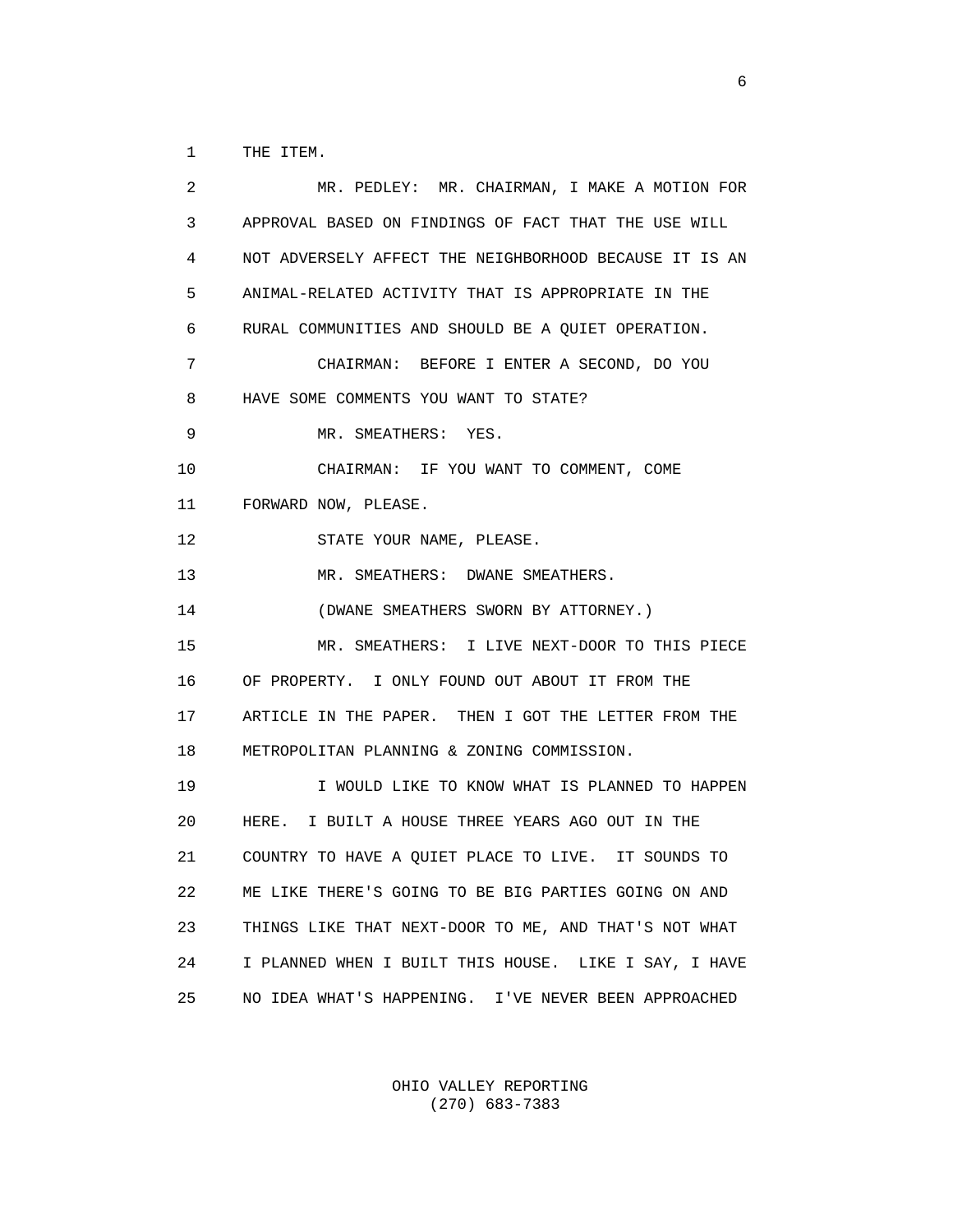1 BY ANYONE. I JUST SAW THE ARTICLE IN THE PAPER AND I 2 GOT THE LETTER FROM PLANNING & ZONING. 3 CHAIRMAN: WOULD THE APPLICANT WANT TO MAKE 4 SOME COMMENTS ON WHAT YOU WANT TO DO AND HOW YOU'RE 5 GOING TO OPERATE, PLEASE, MA'AM. 6 MR. SILVERT: WOULD YOU STATE YOUR NAME, 7 PLEASE. 8 MS. PERLOWSKI: MY NAME IS CHRISTINA 9 PERLOWSKI. 10 (CHRISTINA PERLOWSKI SWORN BY ATTORNEY.) 11 MS. PERLOWSKI: I DON'T BELIEVE THAT THIS IS 12 GOING TO BE LOUD BUSINESS. THE ONLY BUSINESS USE IS 13 GOING TO BE FOR MY BARN 4 WHICH IS PRETTY FAR AWAY 14 FROM WHERE MR. SMEATHERS LIVES. I DON'T THINK IT'S 15 GOING TO BE LOUD, IF THAT'S THE QUESTION. 16 MS. MASON: WHAT DID YOU SAY? YOUR WHAT? 17 MS. PERLOWSKI: MY BARN 4. 18 MS. MASON: OH, YOUR BARN. 19 MS. PERLOWSKI: YES, MA'AM. 20 CHAIRMAN: ANY BOARD MEMBERS HAVE ANY 21 QUESTIONS OF THE APPLICANT. 22 (NO RESPONSE) 23 CHAIRMAN: WILL YOU STATE YOUR NAME, PLEASE, 24 MA'AM. 25 MS. SMEATHERS: MY NAME IS MELISSA SMEATHERS.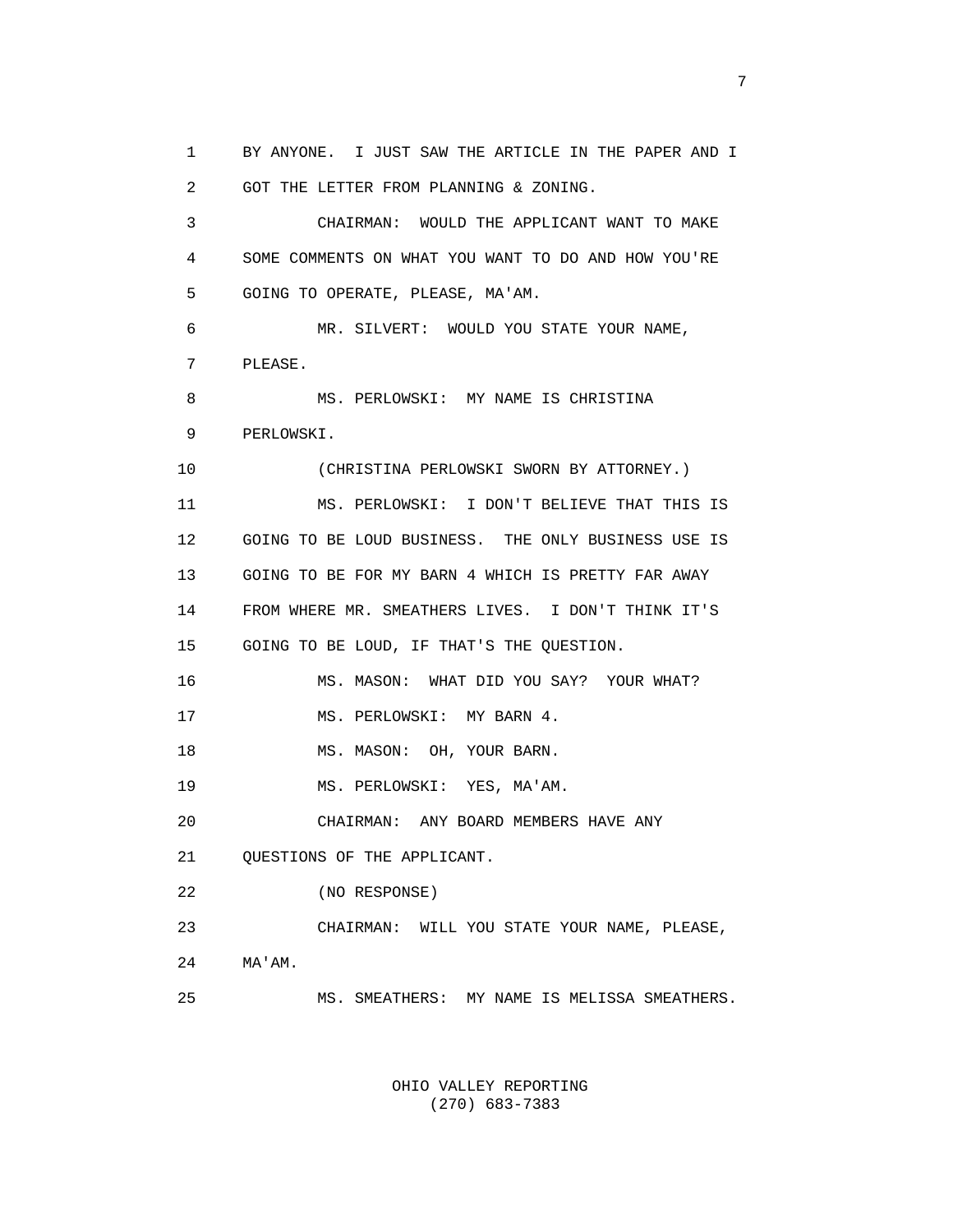1 (MELISSA SMEATHERS SWORN BY ATTORNEY.)

 2 MS. SMEATHERS: I KNOW THAT ALTHOUGH FROM THE 3 BARN WHERE THE ACTUAL ANIMALS ARE HOUSED OR ONE OF THE 4 BARNS WHERE THE ANIMALS ARE HOUSED, IT IS NEXT TO OUR 5 DRIVEWAY WHICH IS, OUR DRIVEWAYS ARE PROBABLY LESS 6 THAN 30 FEET APART AND THAT'S WHERE ALL THE TRAFFIC 7 FOR THE PARTIES WILL BE COMING THROUGH.

 8 ACCORDING TO WHAT WE READ IN THE PAPER THERE'S 9 GOING TO BE ACTIVITIES FOR CHILDREN. THERE'S GOING TO 10 BE EVENTUALLY CARRIAGE RIDES, WHICH I DON'T UNDERSTAND 11 HOW YOU CAN HAVE CARRIAGE RIDES ON TEN ACRES OF 12 PROPERTY. WE'RE VERY CONCERNED THAT WITH THE PROPERTY 13 BEING SO CLOSE, ESPECIALLY FOR THE ENTRANCE, THAT 14 THERE'S GOING TO BE SOME BLEED OVER AND THAT THERE MAY 15 BE SOME TRESPASSING FROM ONE PROPERTY TO THE OTHER 16 BECAUSE WE HAVE HAD THAT PROBLEM IN THE PAST, OF OUR 17 PROPERTY BEING TRESPASSED ON WITH HORSEBACK RIDING AND 18 ANIMALS, ETCETERA. WHEN YOU START INVOLVING ANIMALS 19 AND CHILDREN, THERE IS QUITE A BIT OF LIABILITY 20 INVOLVED.

21 **I KNOW FROM OTHER ACTIVITIES ON THAT PROPERTY,**  22 WITH OUR PROPERTY LINES BEING SO CLOSE, OUR HOUSE 23 ACTUALLY BEING SO CLOSE, THAT IT CAN BE QUITE NOISY IF 24 THERE IS ANYTHING GOING ON. WE'RE JUST VERY, VERY 25 CONCERNED, ESPECIALLY WITH THE GROWING BUSINESS.

> OHIO VALLEY REPORTING (270) 683-7383

experience of the state of the state of the state of the state of the state of the state of the state of the s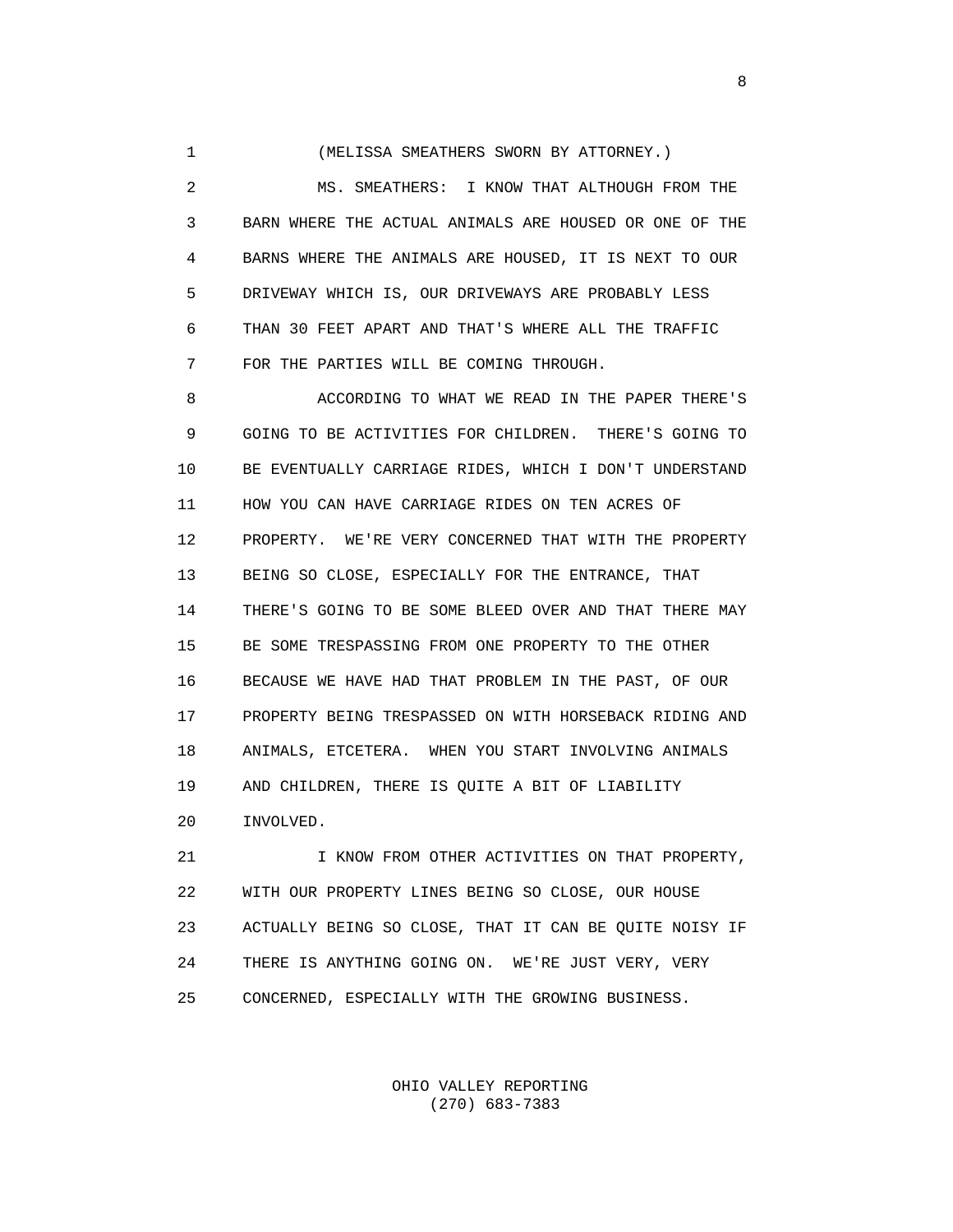1 I RESPECT AND APPRECIATE AN ENTREPRENEUR IN 2 THE FACT THAT THEY WANT TO HAVE THEIR OWN BUSINESS. I 3 WOULD HAVE ABSOLUTELY NO CONCERNS IF IT WAS A BUSINESS 4 THAT THEY OPERATED OFF SITE, BUT IT'S VERY CONCERNING 5 THAT IT'S GOING TO BE OPERATED THERE ON THE WHOLE 6 PROPERTY. THANK YOU.

 7 CHAIRMAN: I WOULD LIKE TO ASK ONE QUESTION. 8 WHICH ONE OF YOU MOVED THERE FIRST?

 9 MS. SMEATHERS: WE MOVED THERE TOGETHER. WE 10 ACTUALLY BUILT THE HOUSE ON WHAT USED TO BE A COW 11 PASTURE THAT WE ACQUIRED PROPERTY FROM ONE OF THE 12 OTHER PROPERTY OWNERS. ACTUALLY DESIGNED AND BUILT A 13 HOME. WE WERE IN THE PROCESS OF BUILDING OUR HOUSE 14 WHEN THE PERLOWSKIS MOVED IN.

15 CHAIRMAN: THANK YOU.

 16 ANY BOARD MEMBERS HAVE ANY QUESTIONS OF THE 17 APPLICANT?

18 MR. REEVES: OUESTION FOR THE STAFF.

 19 IF THIS CONDITIONAL USE PERMIT IS APPROVED, 20 WHAT WILL IT ALLOW THEM THEN TO DO WITHOUT COMING BACK 21 TO THIS BOARD BEYOND HAVING BIRTHDAY PARTIES FOR KIDS 22 TO DO, ENTERTAIN ADULTS FOR EVENING PARTIES? WHAT 23 WOULD THIS ALLOW THEM TO DO WITHOUT FURTHER APPROVAL? 24 MR. HOWARD: BASED ON THE DESCRIPTION, IN 25 ORDER TO OPERATE OUTDOOR RECREATIONAL FACILITY FOR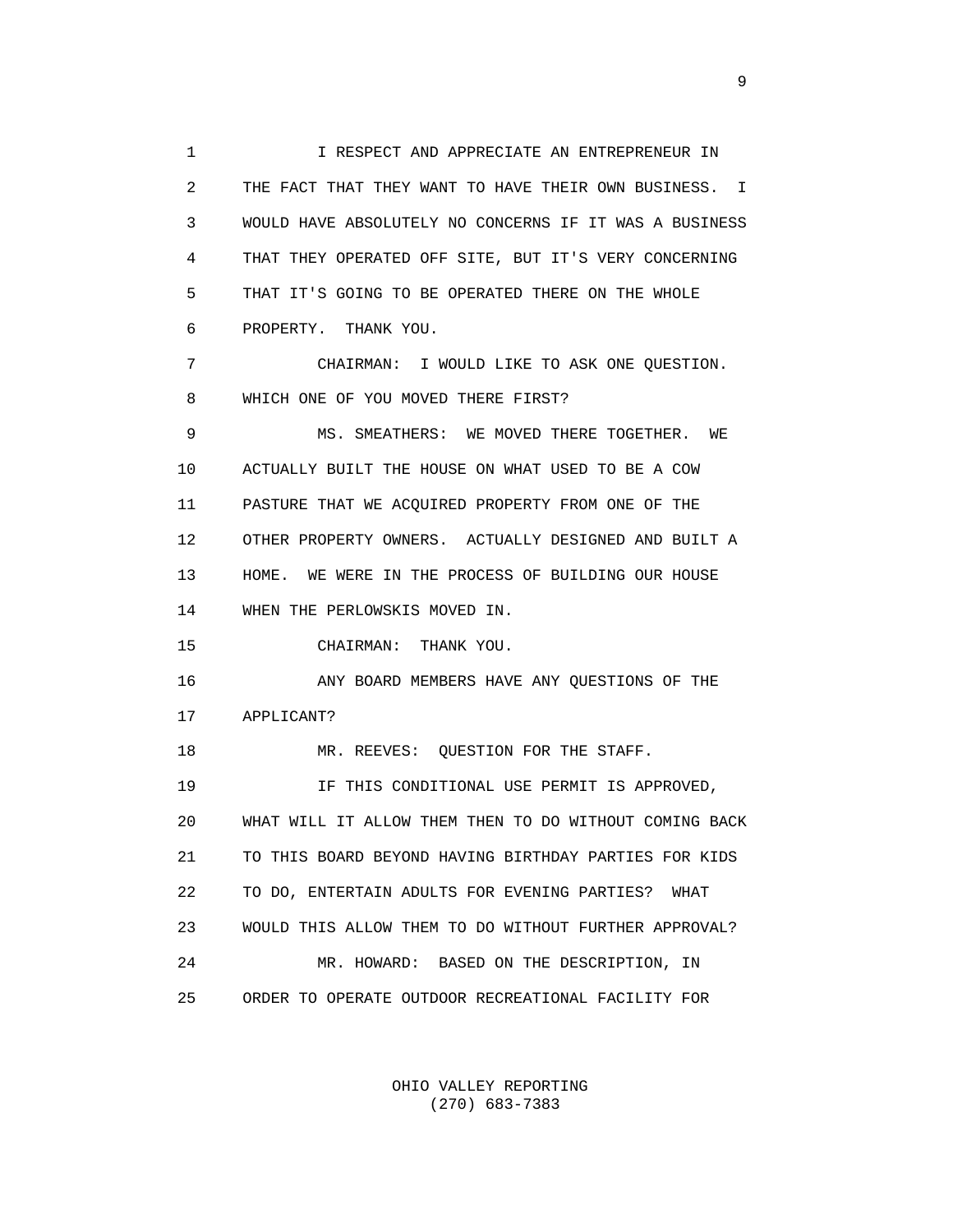1 BIRTHDAY PARTIES WITH HAND-LED PONIES AND PRIVATE 2 RIDING LESSONS. THAT'S THE WAY IT WAS ADVERTISED AND 3 THAT'S THE DESCRIPTION THAT WOULD BE HELD TO FOR THE 4 USE. IF THEY'RE GOING TO EXPAND THEIR OPERATION AND 5 ADD ADDITIONAL TYPE ACTIVITIES, THEN THEY SHOULD COME 6 BACK -- THEY COULD APPLY TO THE ZONING ADMINISTRATOR 7 FOR A REVIEW OF THE CONDITIONAL USE PERMIT TO SEE IF 8 IT'S A MINOR CHANGE. IF NOT, IF THE ZONING 9 ADMINISTRATOR DOES NOT DEEM IT TO BE A MINOR CHANGE, 10 HE COULD DIRECT THAT TO THE BOARD OF ADJUSTMENT FOR A 11 RECONSIDERATION. 12 MR. REEVES: HOW FAR DOES IT OPEN THE DOOR I 13 GUESS IS MY QUESTION. I THINK YOU'VE ANSWERED IT. 14 THANK YOU. 15 MS. SMEATHERS: I THINK THAT'S ONE OF OUR 16 CONCERNS ALSO. 17 MS. MASON: I HAVE A QUESTION FOR THE 18 APPLICANT. 19 WHAT ARE YOUR HOURS OF OPERATION? 20 MS. PERLOWSKI: IF THAT WOULD HELP THEIR 21 FEELINGS ABOUT IT ALL, I CAN SET IT LATER. LIKE A 22 TIME LIMIT. IT WAS REALLY JUST GOING TO BE BASED ON 23 WHAT PEOPLE WANTED, BUT MOST OF THE TIME IT'S NOT PAST 24 4 OR 5:00 THAT I HAVE LESSONS. IN WINTER IT MAY BE 25 LATER THAN THAT DUE TO THE FACT THAT IT GETS DARK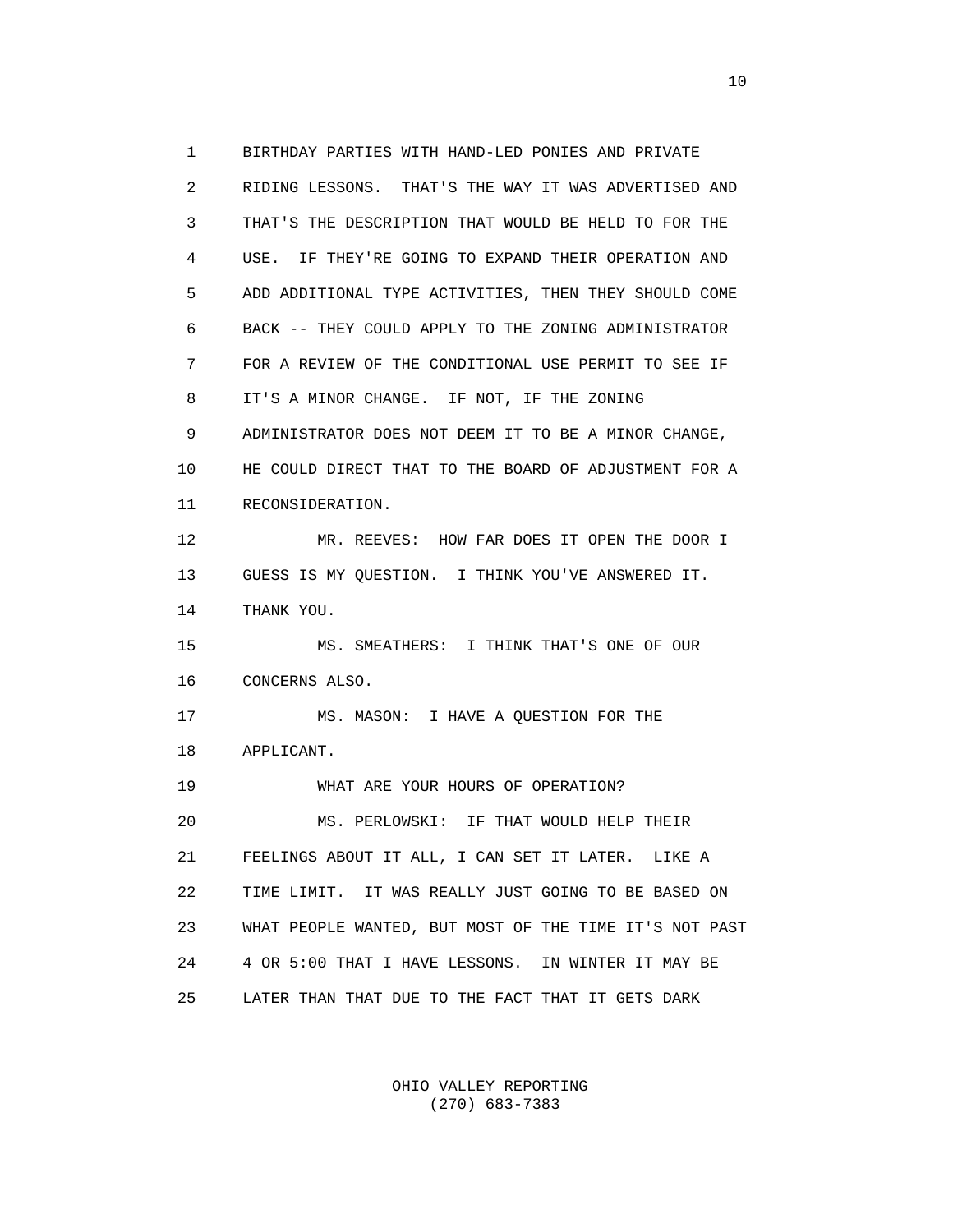1 EARLY.

 2 MS. MASON: SO YOU DON'T HAVE ANY SET OF HOURS 3 OF OPERATION?

 4 MS. PERLOWSKI: NO, MA'AM. IT'S PRETTY MUCH 5 SUPPOSED TO BE DICTATED UPON WHAT THE CLIENT WANTS. 6 WHAT WORKS FOR THEM.

 7 MS. SMEATHERS: ACCORDING TO THE WHAT WAS IN 8 THE PAPER IT WAS GOING TO BE EVERY WEEKEND. THAT WAS 9 ALSO A CONCERN FOR US. WE WORK DURING THE WEEK. THE 10 WEEKENDS ARE OUR OWN TIME FOR PEACE AND QUIET. IT WAS 11 VERY CONCERNING FOR US AND SOME OF THE OTHER 12 NEIGHBORS, WHO UNFORTUNATELY WEREN'T ABLE TO BE HERE, 13 THAT WHEN WE'RE HOME IS WHEN THE PEAK BUSINESS HOURS 14 ARE GOING TO BE. THAT'S WHY WE MOVED WAY OUT IN THE 15 COUNTRY, IS TO HAVE THE PRIVACY AND QUIET DURING OUR 16 OFF TIME. NOT RIGHT NEXT-DOOR TO A PARTY FACILITY. 17 CHAIRMAN: ANY OTHER BOARD MEMBERS HAVE ANY 18 COMMENTS? 19 (NO RESPONSE) 20 CHAIRMAN: STAFF HAVE ANY OTHER COMMENTS? 21 MR. HOWARD: NO, SIR. 22 CHAIRMAN: OF COURSE, WE CAN PUT CONDITIONS 23 AND GUIDELINES ON IT IF WE SO DESIRE BY THE BOARD. 24 MR. PEDLEY: WE CAN PUT A CONDITION ON IT, BUT 25 I SEE, I DON'T SEE A CONDITION THAT WE COULD PUT ON IT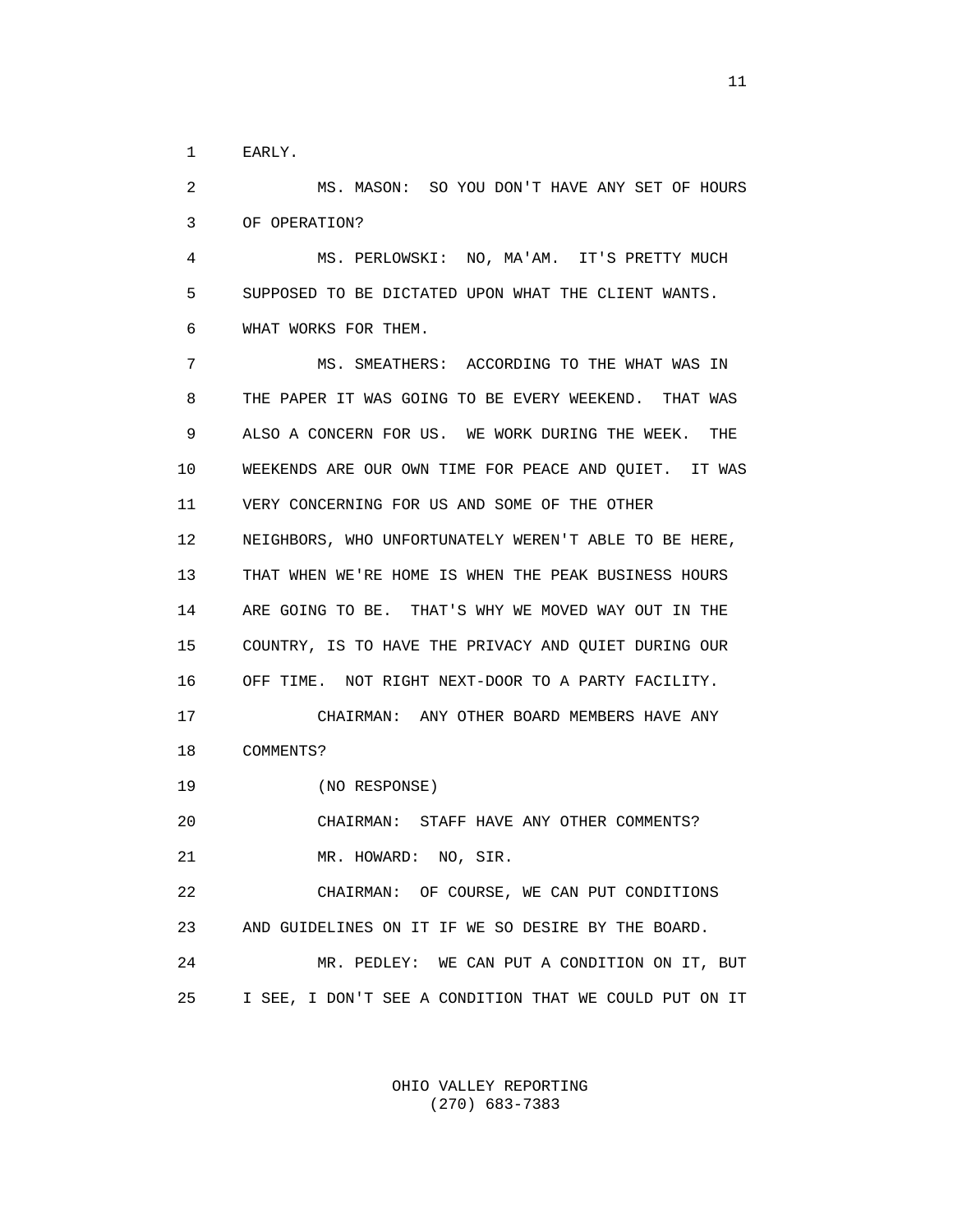1 WITHOUT PROHIBITING HER FOR THE FACT OF WHAT SHE'S 2 WANTING TO DO. IF WE PUT A CONDITION ON IT, BASICALLY 3 SHE COULDN'T DO THE OPERATION. I DON'T SEE THIS 4 OPERATION AS BEING DISTURBING IN THE NEIGHBORHOOD. 5 YOU'RE TALKING ABOUT PONIES. YOU'RE TALKING ABOUT 6 SMALL KIDS. 7 I WOULD LIKE TO ASK HOW MANY WOULD YOU 8 ANTICIPATE AT ONE TIME THERE? 9 MS. PERLOWSKI: SIR, THE MAX PARTY THAT I 10 ANTICIPATE IS 15 CHILDREN. 11 MR. PEDLEY: WHETHER IT'D BE SATURDAY OR 12 SUNDAYS OR ANY TIME? YOU DON'T KNOW WHAT THE SCHEDULE 13 MIGHT BE? 14 MS. PERLOWSKI: SO FAR MOST OF THEM ARE 15 SCHEDULED, YOU KNOW, BETWEEN TWO AND FOUR. IT'S NOT 16 EVEN A THING THAT LAST HOURS AND HOURS. MY LONGEST 17 LESSONS ARE GOING TO BE FIVE HOURS, AND THAT'S FOR A 18 VERY SMALL GROUP OF KIDS. 19 MY PARTIES ARE GOING TO BE NO MORE THAN AN 20 HOUR OR TWO. IT'S NOT GOING TO BE LIKE FROM BREAK OF 21 DAWN UNTIL MIDNIGHT WE'RE PARTYING OR ANYTHING LIKE 22 THAT. 23 MR. PEDLEY: SO YOU DON'T ANTICIPATE ANY NIGHT 24 ACTIVITY? 25 MS. PERLOWSKI: I DON'T ANTICIPATE NIGHT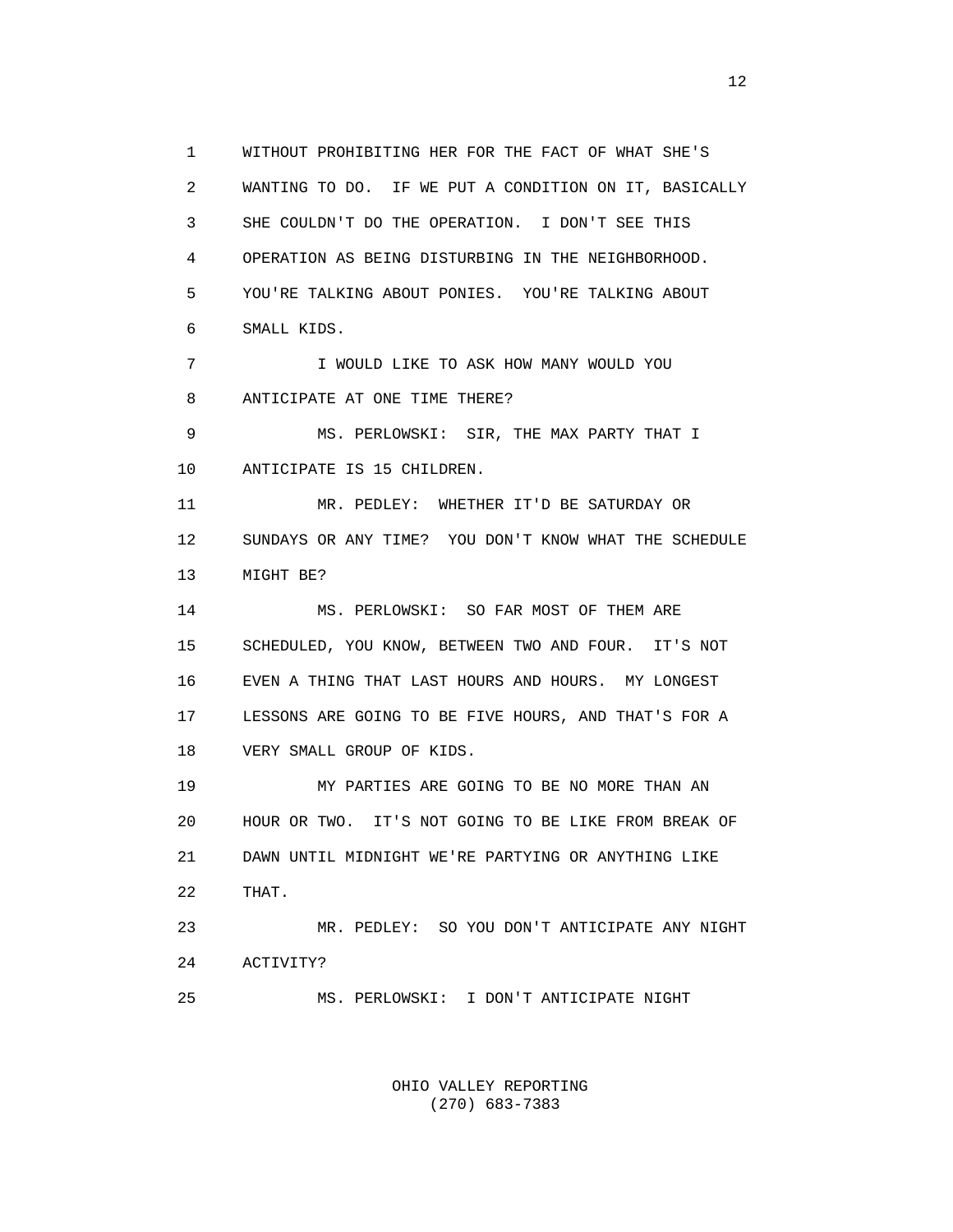1 ACTIVITIES, NO. I MEAN MOST OF MY CLIENTS ARE

 2 CHILDREN. THEY HAVE BED TIMES. THEY'RE NOT GOING TO 3 BE OUT LATE AT NIGHT.

 4 MR. PEDLEY: MR. CHAIRMAN, I DON'T SEE A 5 CONDITION THAT I'M WILLING TO PUT ON IT THAT WOULD 6 HAVE ANY AFFECT. I DON'T SEE THAT IT'S -- 7 MR. SMEATHERS: SHE SAID ALL THE ACTIVITIES 8 ARE GOING TO BE FROM THE BARN TOWARD THE ROAD? 9 MS. PERLOWSKI: YES, SIR. 10 MR. SMEATHERS: SO THERE'S NOT GOING TO BE ANY 11 TRAIL RIDES LIKE THE PAPER SAID THROUGH THE WOODS 12 BEHIND YOUR HOUSE? 13 MS. PERLOWSKI: I'M NOT SURE THAT -- 14 MR. SMEATHERS: IT SAID TRAIL RIDES. 15 MS. PERLOWSKI: I THINK IT SAID SCENIC WALK OR 16 SOMETHING LIKE THAT. IF IT DID SAY TRAIL RIDES THEN, 17 NO, I WILL NOT HAVE ANY TRAIL RIDES BECAUSE I'M 18 DEFINITELY TRYING TO KEEP IT FROM THE BARN BACK. 19 SOMETIME I MIGHT LEAD A CHILD ON A PONY PAST MY BARN 20 DOWN MY DRIVEWAY AND BACK DOWN MY DRIVEWAY, BUT THAT'S 21 ABOUT THE EXTENT OF ANYTHING GOING ON PAST MY 22 DRIVEWAY. 23 CHAIRMAN: ANY OTHER QUESTIONS FROM THE BOARD? 24 (NO RESPONSE) 25 CHAIRMAN: DO YOU HAVE ANY OTHER COMMENTS?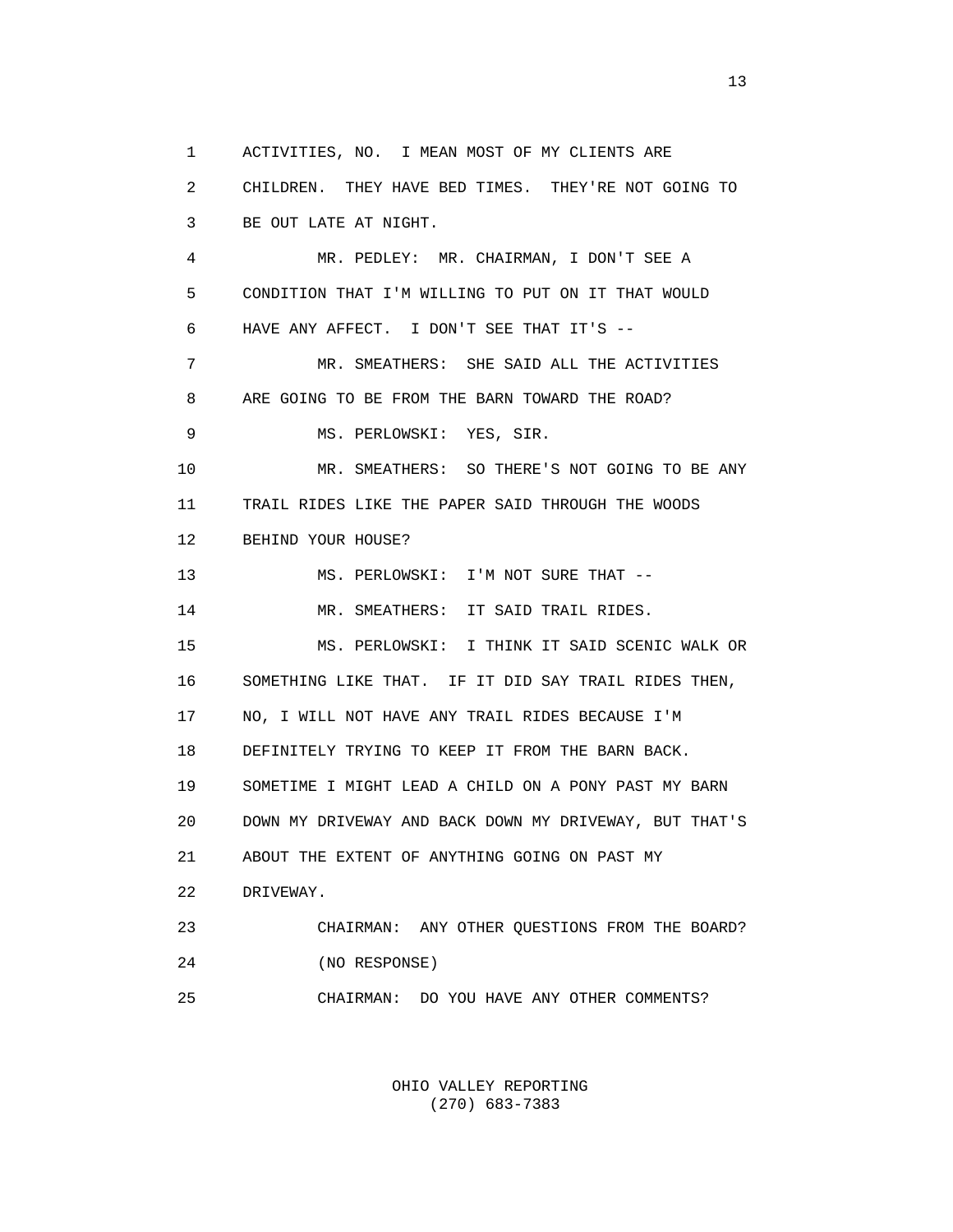1 MS. PERLOWSKI: NO, SIR.

 2 CHAIRMAN: DO YOU HAVE ANYTHING ELSE? 3 MS. SMEATHERS: NO. 4 CHAIRMAN: THANK YOU. 5 WE'VE GOT A MOTION WITHOUT A SECOND. DO YOU 6 WANT TO STATE THAT AGAIN, PLEASE? 7 MR. PEDLEY: THE MOTION IS FOR APPROVE BASED 8 ON THE FINDINGS OF FACT IT IS A COMPATIBLE USE AND 9 WOULD NOT ADVERSELY AFFECT THE NEIGHBORHOOD BECAUSE IT 10 IS AN ANIMAL-RELATED ACTIVITY THAT IS APPROPRIATE IN 11 THE RURAL COMMUNITY AND IT SHOULD BE A QUIET OPERATION 12 BECAUSE IT IS WITH KIDS AND PONIES. THAT'S MY MOTION. 13 MR. WARREN: SECOND. 14 CHAIRMAN: WE'VE GOT A MOTION AND A SECOND. 15 ANY OTHER COMMENTS OR QUESTIONS FROM THE BOARD? 16 (NO RESPONSE) 17 CHAIRMAN: STAFF HAVE ANYTHING ELSE? 18 MR. HOWARD: NO, SIR. 19 CHAIRMAN: HEARING NONE ALL IN FAVOR RAISE 20 YOUR RIGHT HAND. 21 (ALL BOARD MEMBERS PRESENT RESPONDED AYE.) 22 CHAIRMAN: MOTION CARRIES. 23 ENTERTAIN ONE MORE MOTION. 24 MR. WARREN: MOVE TO ADJOURN. 25 MS. MASON: SECOND.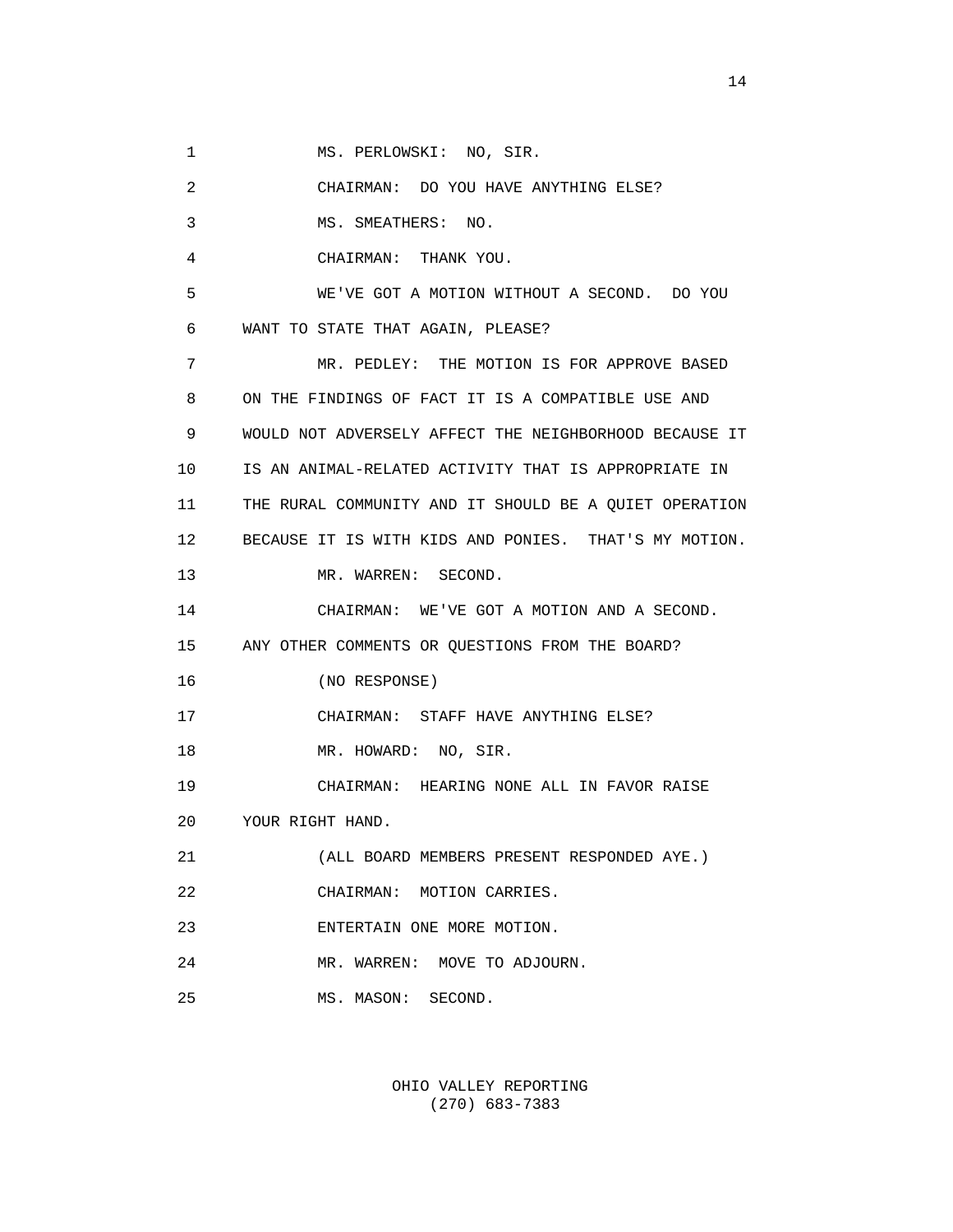| $1\,$          | CHAIRMAN: ALL IN FAVOR RAISE YOUR RIGHT HAND. |
|----------------|-----------------------------------------------|
| $\overline{c}$ | (ALL BOARD MEMBERS PRESENT RESPONDED AYE.)    |
| $\mathbf{3}$   | CHAIRMAN: WE ARE ADJOURNED.                   |
| $\overline{4}$ |                                               |
| 5              |                                               |
| $\epsilon$     |                                               |
| $\overline{7}$ |                                               |
| $\,8\,$        |                                               |
| $\mathsf 9$    |                                               |
| $10\,$         |                                               |
| $11\,$         |                                               |
| $12\,$         |                                               |
| $13$           |                                               |
| $14\,$         |                                               |
| $15\,$         |                                               |
| 16             |                                               |
| $17$           |                                               |
| $18\,$         |                                               |
| 19             |                                               |
| $20\,$         |                                               |
| $2\sqrt{1}$    |                                               |
| 22             |                                               |
| 23             |                                               |
| $2\sqrt{4}$    |                                               |
|                |                                               |